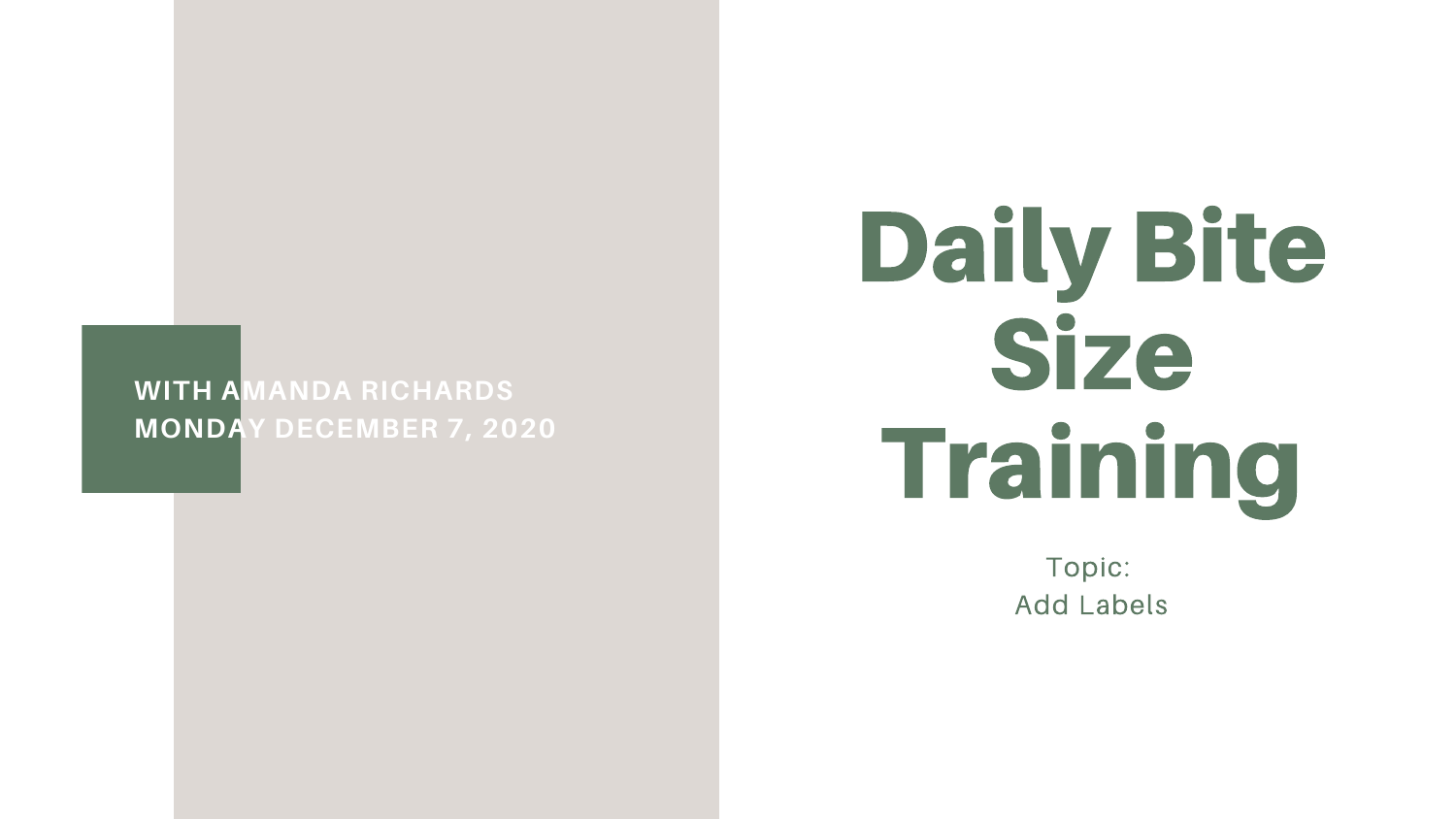## Purpose of Labels

- **Labels help you categorize deals**
- **You can label each deal as you wish**
- **Add as many labels as you would like**
- Example: Adding labels for referral channels



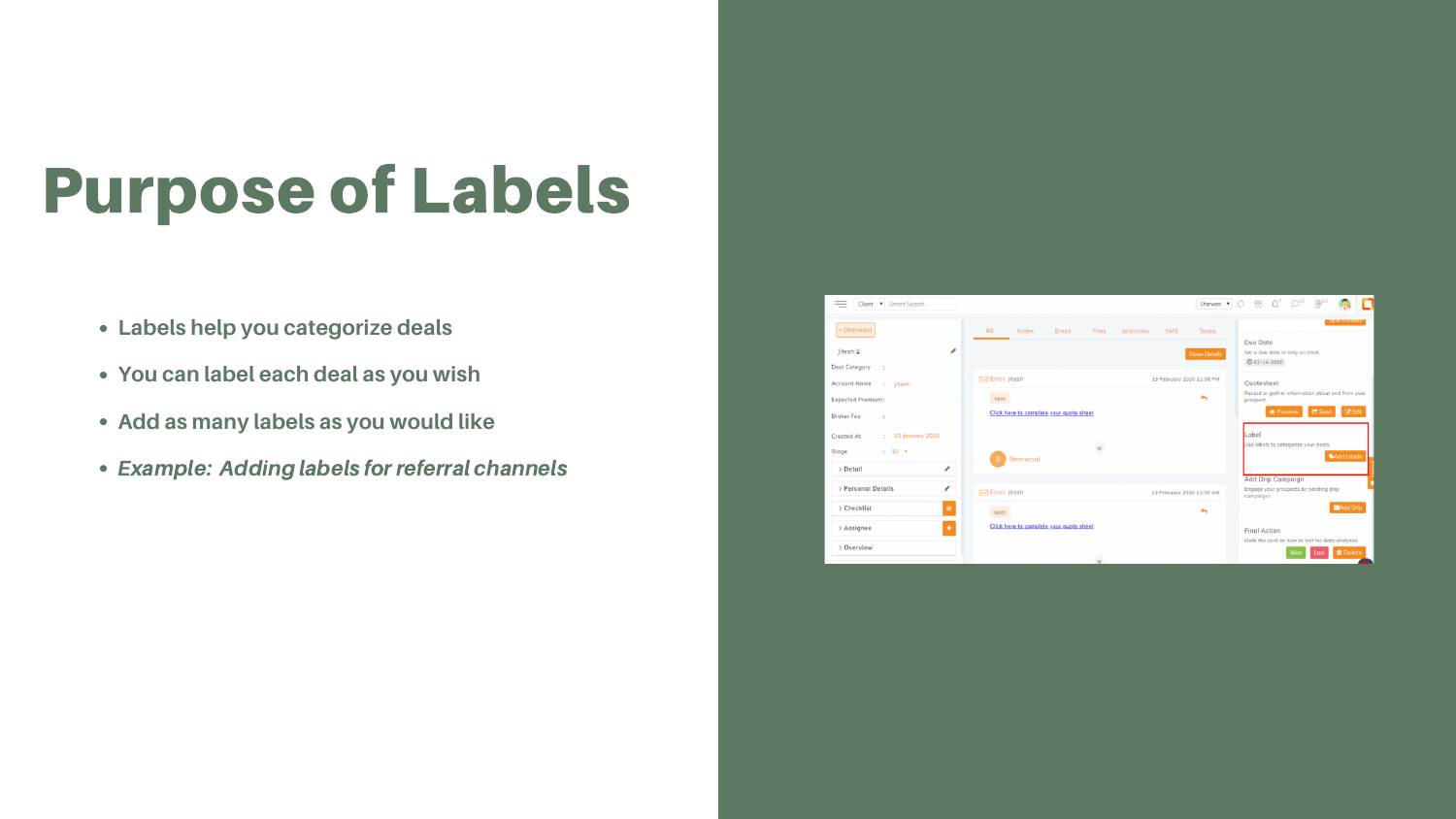## How to Add a Label

- 1. Go to Pipeline Manager and open the dealcard
- 2. Select Add Labels Under Label on the Actions board to the right
- 3. You will get a drop-down menu of all of the current labels available
- 4. Add multiple labels to one deal card, or you can create new labels.

| arwe  | Labels             |                         |
|-------|--------------------|-------------------------|
| sks   | dealboard          | 曲<br>a.                 |
| letio | check              | m                       |
|       | personal           | 名前                      |
| 8 P   | dealboard          | 才自                      |
|       | febuary            | j.<br>曲                 |
|       | testing            |                         |
|       |                    |                         |
|       | Create a new label |                         |
|       |                    |                         |
|       |                    | Freebast<br><b>Tara</b> |

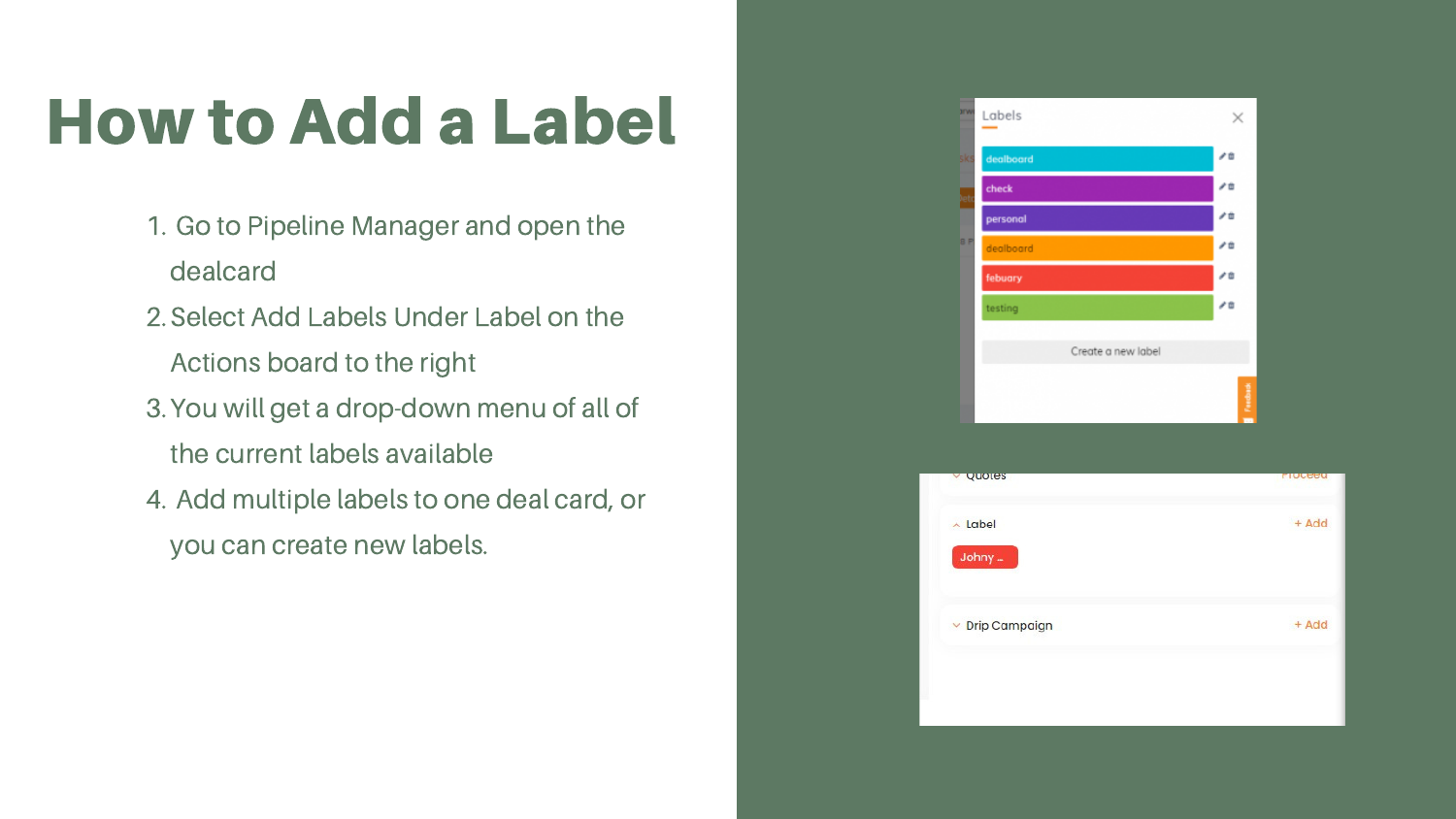## How to Share Labels

- 1. In the Pipeline Manager, expand the deal card you want to work on 2. Click the Add label under Label field to the right 3. Click create a new label or edit(pen) icon of the existing label Under Share with segment, mark the 4. agent names to share labels or click
	- select all
- 5. Click Create
- 
- 
- 

## Share Labels in Pipeline Manager

- **Sharing labels helps to easily track deals**
- **Enables maintaining regularity in the system**
- **Similar to sharing tags in contacts**

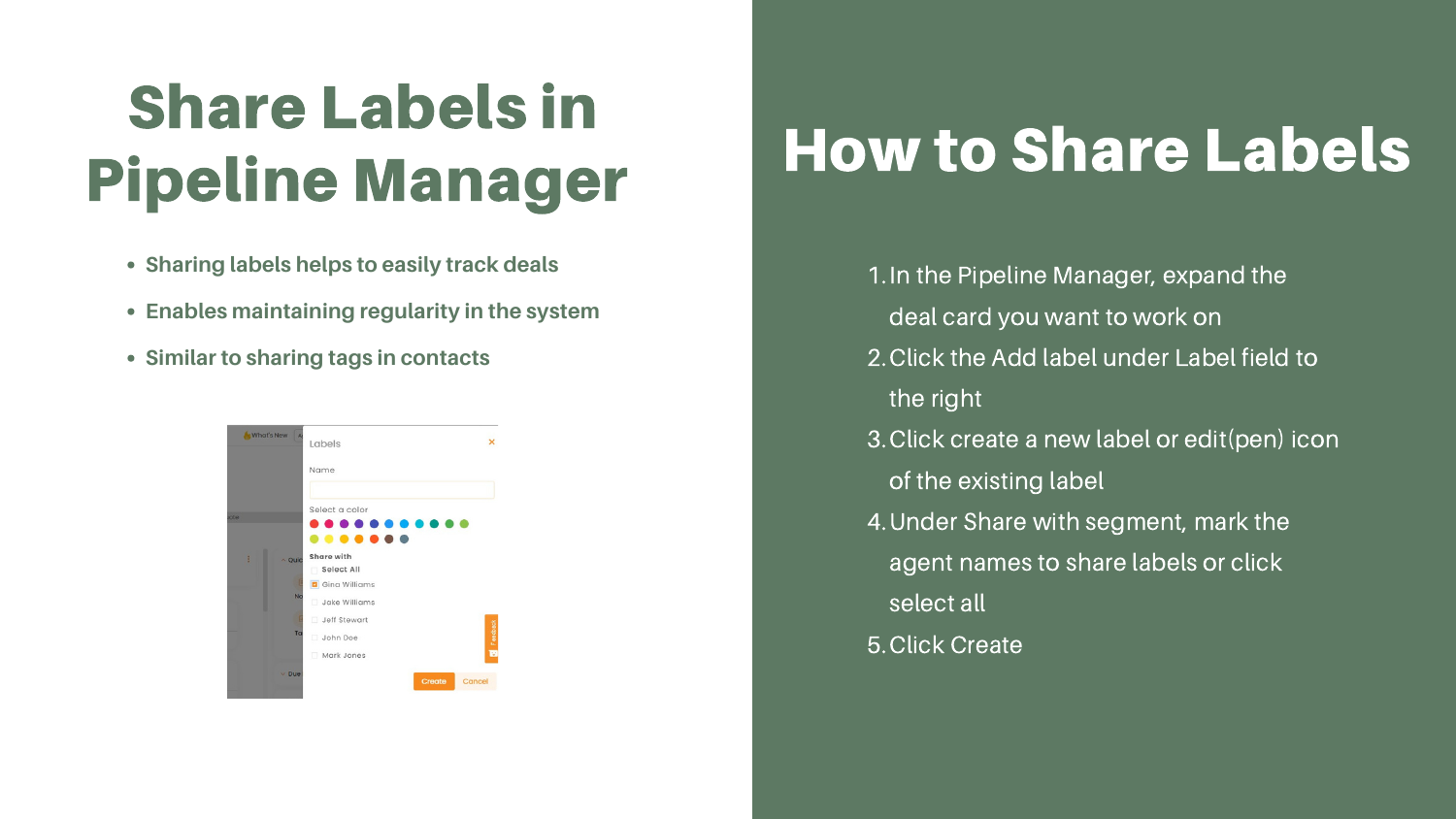- 1. Labeling where a deal came from will help you **identify the lead**
- 2. You can assign a label & later run a **report** to show you where your leads came from.
- Labels are an attribute that you may 3. want to **assign to the deal**



### What are the benefits of labels?

## Examples of Labels

Lead source Lead size **Priority** Anything else that will help you categorize and analyze in the future